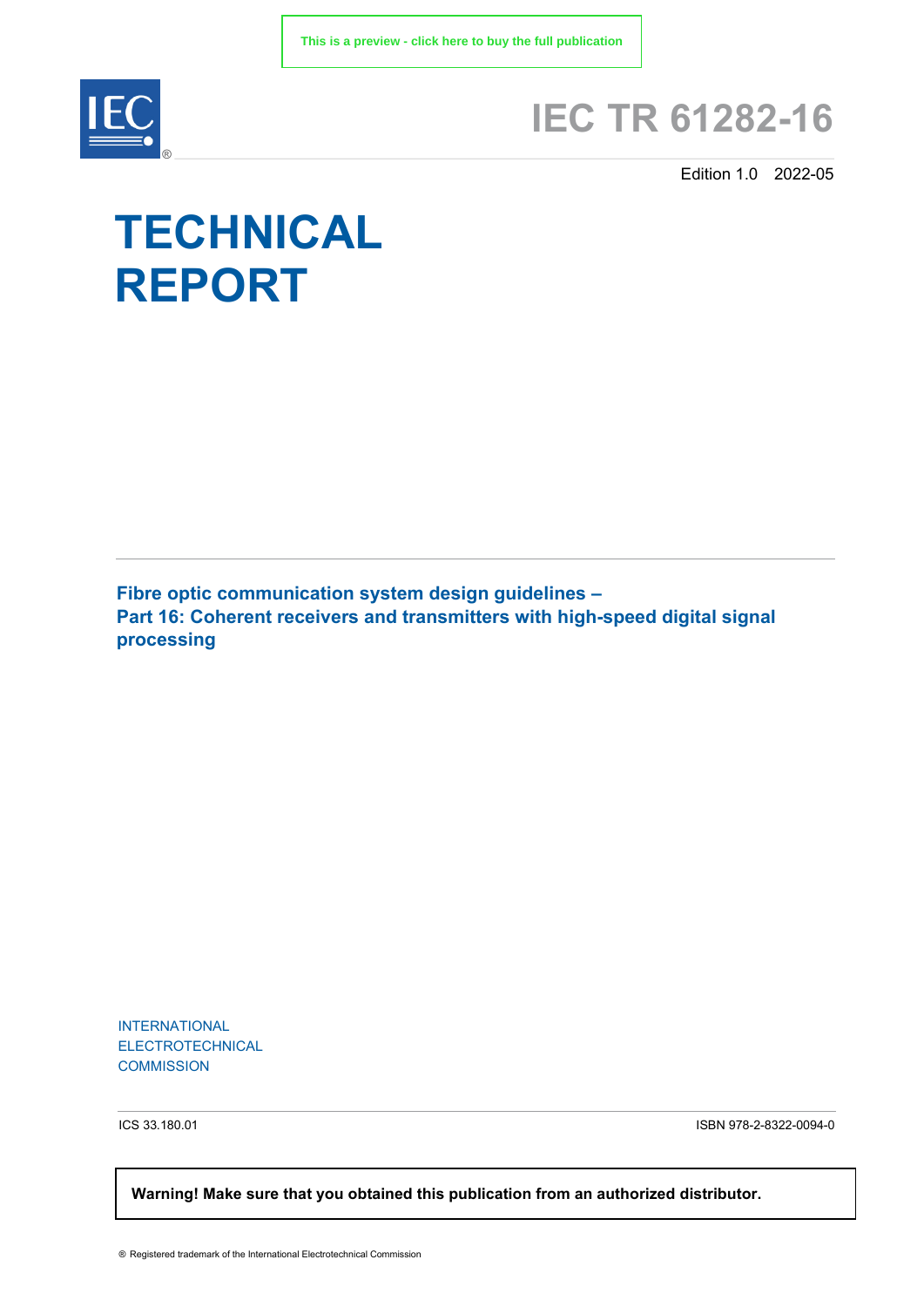## – 2 – IEC TR 61282-16:2022 IEC 2022

# CONTENTS

| 1 |       |                                                                |  |
|---|-------|----------------------------------------------------------------|--|
| 2 |       |                                                                |  |
| 3 |       |                                                                |  |
|   | 3.1   |                                                                |  |
|   | 3.2   |                                                                |  |
| 4 |       |                                                                |  |
| 5 |       |                                                                |  |
|   | 5.1   |                                                                |  |
|   | 5.2   |                                                                |  |
|   | 5.3   |                                                                |  |
|   | 5.3.1 |                                                                |  |
|   | 5.3.2 |                                                                |  |
|   | 5.3.3 |                                                                |  |
|   | 5.3.4 |                                                                |  |
|   | 5.3.5 |                                                                |  |
| 6 |       |                                                                |  |
|   | 6.1   |                                                                |  |
|   | 6.1.1 |                                                                |  |
|   | 6.1.2 |                                                                |  |
|   | 6.1.3 |                                                                |  |
|   | 6.1.4 |                                                                |  |
|   | 6.1.5 |                                                                |  |
|   | 6.1.6 |                                                                |  |
|   | 6.2   |                                                                |  |
|   | 6.2.1 |                                                                |  |
|   | 6.2.2 |                                                                |  |
|   | 6.2.3 |                                                                |  |
|   | 6.2.4 |                                                                |  |
|   | 6.2.5 |                                                                |  |
|   | 6.3   |                                                                |  |
|   | 6.3.1 |                                                                |  |
|   | 6.3.2 |                                                                |  |
|   | 6.3.3 |                                                                |  |
|   | 6.3.4 |                                                                |  |
|   | 6.3.5 |                                                                |  |
|   | 6.4   |                                                                |  |
|   | 6.4.1 |                                                                |  |
|   | 6.4.2 |                                                                |  |
|   | 6.4.3 |                                                                |  |
|   | 6.4.4 | Compensation of polarization-dependent loss and residual CD 53 |  |
|   | 6.4.5 |                                                                |  |
|   | 6.4.6 |                                                                |  |
|   | 6.5   |                                                                |  |
|   | 6.5.1 |                                                                |  |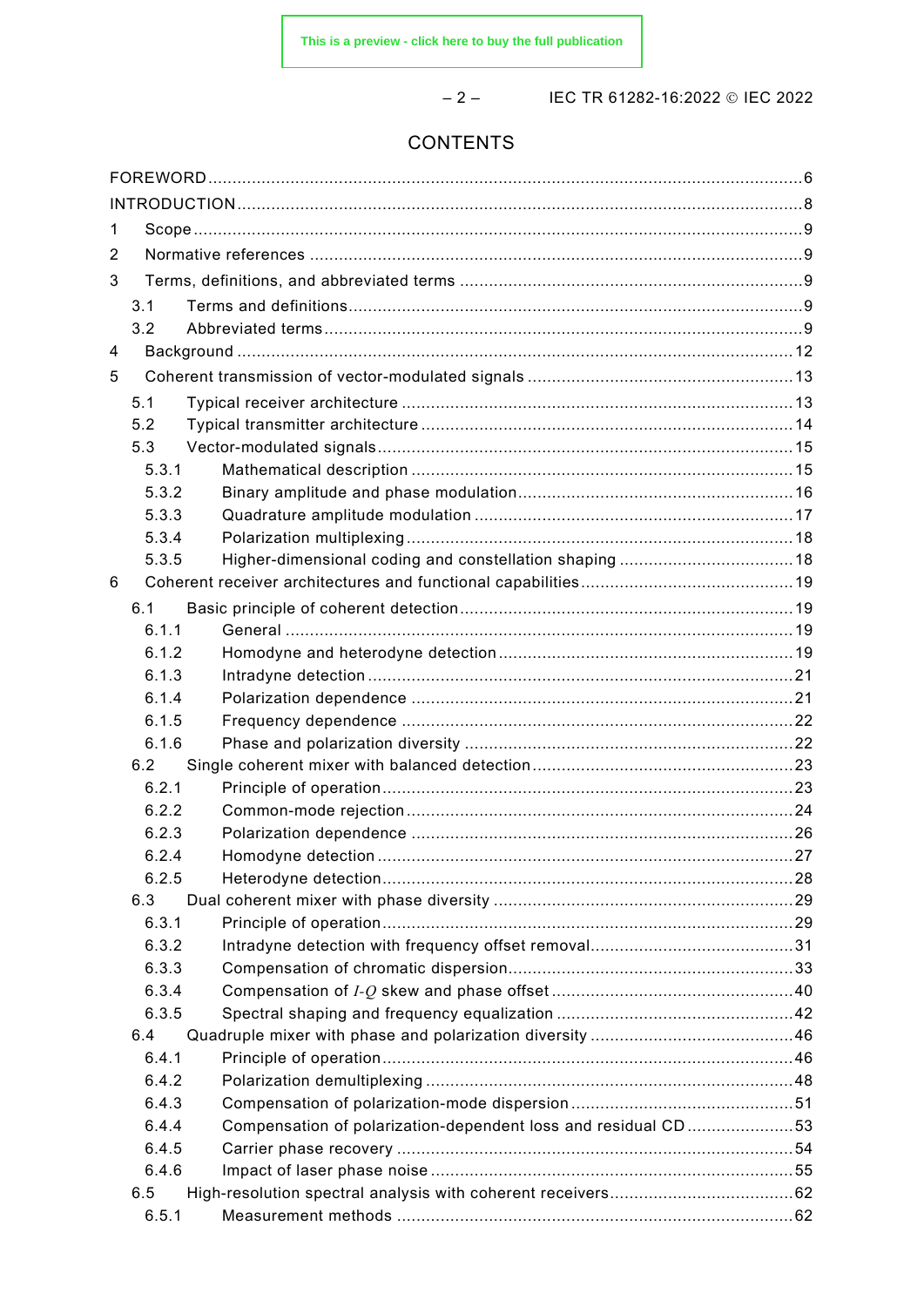IEC TR 61282-16:2022 © IEC 2022 -3-

|    | 6.5.2  |                                                                          |  |
|----|--------|--------------------------------------------------------------------------|--|
|    | 6.5.3  |                                                                          |  |
| 7  |        |                                                                          |  |
|    | 7.1    |                                                                          |  |
|    | 7.2    |                                                                          |  |
|    | 7.2.1  |                                                                          |  |
|    | 7.2.2  |                                                                          |  |
|    | 7.2.3  |                                                                          |  |
|    | 7.2.4  |                                                                          |  |
|    | 7.2.5  |                                                                          |  |
|    | 7.3    |                                                                          |  |
| 8  |        |                                                                          |  |
|    | 8.1    |                                                                          |  |
|    | 8.2    |                                                                          |  |
|    | 8.2.1  |                                                                          |  |
|    | 8.2.2  |                                                                          |  |
|    | 8.2.3  |                                                                          |  |
|    | 8.3    |                                                                          |  |
|    | 8.3.1  |                                                                          |  |
|    | 8.3.2  |                                                                          |  |
|    | 8.3.3  |                                                                          |  |
|    | 8.4    |                                                                          |  |
| 9  |        | Digital signal processing in transmitters for vector-modulated signals94 |  |
|    | 9.1    |                                                                          |  |
|    | 9.1.1  |                                                                          |  |
|    | 9.1.2  |                                                                          |  |
|    | 9.1.3  |                                                                          |  |
|    | 9.1.4  |                                                                          |  |
|    | 9.1.5  |                                                                          |  |
|    | 9.2    |                                                                          |  |
| 10 |        |                                                                          |  |
|    | 10.1   |                                                                          |  |
|    |        |                                                                          |  |
|    | 10.1.1 |                                                                          |  |
|    | 10.1.2 |                                                                          |  |
|    | 10.2   |                                                                          |  |
|    | 10.2.1 |                                                                          |  |
|    | 10.2.2 |                                                                          |  |
|    | 10.3   |                                                                          |  |
|    | 10.4   |                                                                          |  |
|    | 10.4.1 |                                                                          |  |
|    | 10.4.2 |                                                                          |  |
|    |        |                                                                          |  |
|    |        |                                                                          |  |
|    |        |                                                                          |  |

| Figure 4 – Examples of modulation formats for coherent communication17       |  |
|------------------------------------------------------------------------------|--|
| Figure 5 – Signal and local oscillator frequencies for homodyne detection 20 |  |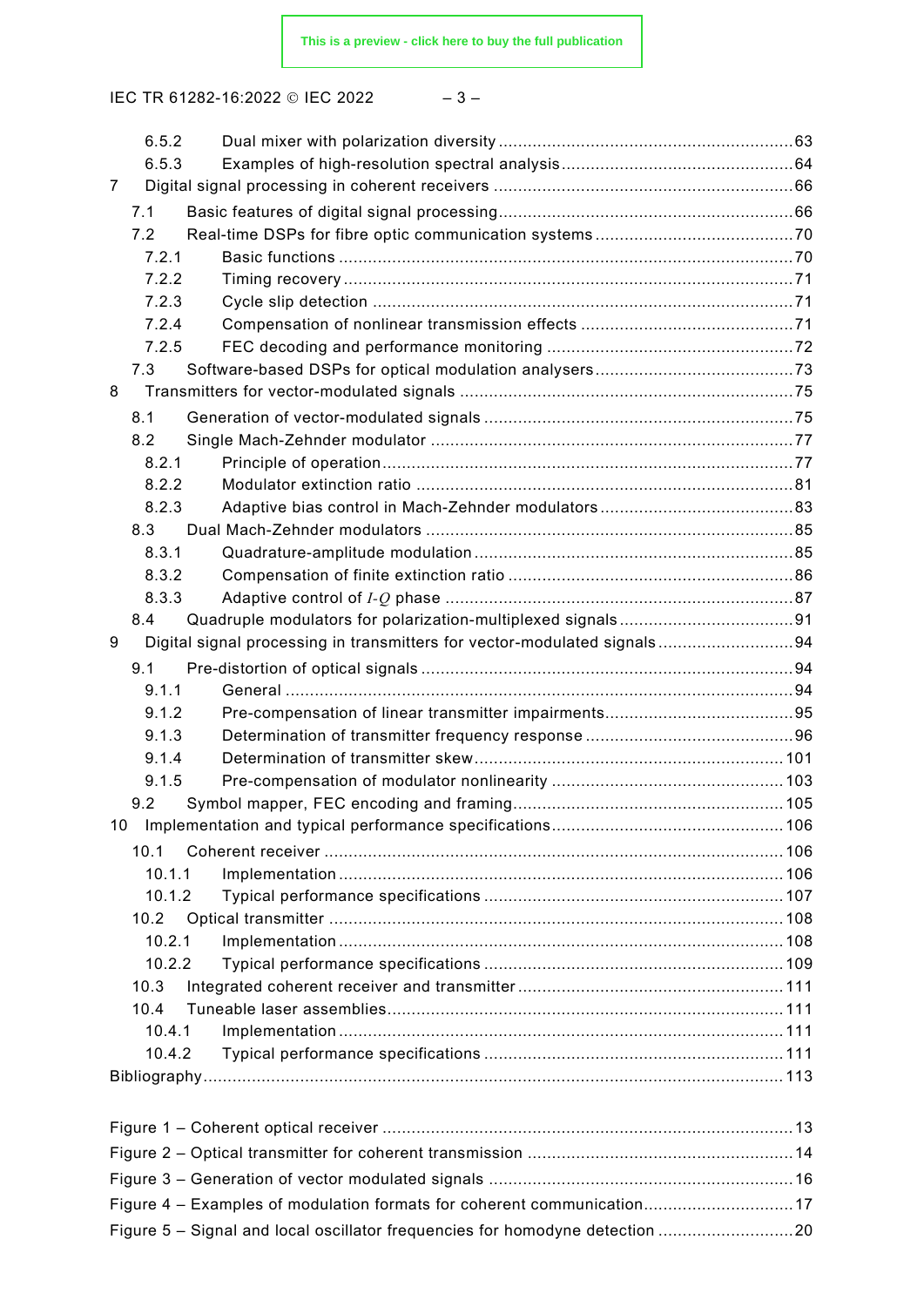### – 4 – IEC TR 61282-16:2022 IEC 2022

| Figure 6 - Signal and local oscillator frequencies for heterodyne detection20            |  |
|------------------------------------------------------------------------------------------|--|
| Figure 7 - Electrical spectra of homodyne and heterodyne beat signals21                  |  |
|                                                                                          |  |
|                                                                                          |  |
|                                                                                          |  |
|                                                                                          |  |
| Figure 12 - Differential phase shifts introduced by 3 000 ps/nm GVD 33                   |  |
| Figure 13 - Transfer function for GVD of 3 ns/nm in frequency domain34                   |  |
| Figure 14 – Inverse transfer functions for GVD of 3 ns/nm and 10 ns/nm in time domain 36 |  |
|                                                                                          |  |
| Figure 16 – Processing steps for CD compensation in the frequency domain38               |  |
| Figure 17 - Data processing for CD compensation in the frequency domain 39               |  |
| Figure 18 - Dual coherent mixer with optical phase offset and signal skew 40             |  |
|                                                                                          |  |
|                                                                                          |  |
|                                                                                          |  |
| Figure 22 - Shape of inverse Bessel filter generated with a 9-tap FSE 44                 |  |
| Figure 23 - Amplitude and phase of FSE-generated inverse Bessel filter45                 |  |
|                                                                                          |  |
| Figure 25 - Quadruple coherent mixer with phase and polarization diversity47             |  |
| Figure 26 – 2 × 2 matrix operation for adaptive polarization demultiplexing49            |  |
| Figure 27 - Constellation points of QPSK signal after polarization demultiplexing50      |  |
| Figure 28 - 16QAM signal before and after polarization demultiplexing50                  |  |
| Figure 29 - FSE-based compensator for polarization-mode dispersion 52                    |  |
| Figure 30 - QPSK signal constellations for various amounts of PMD 52                     |  |
|                                                                                          |  |
| Figure 32 - QPSK signal constellations for various amounts of GVD 53                     |  |
|                                                                                          |  |
|                                                                                          |  |
|                                                                                          |  |
| Figure 36 - Laser phase noise measurement with optical bandpass filter60                 |  |
|                                                                                          |  |
|                                                                                          |  |
| Figure 39 - QPSK signal measured with coherent OSA and with grating-based OSA 65         |  |
|                                                                                          |  |
| Figure 41 - 100 Gbit/s PM-QPSK signal before and after fibre transmission 68             |  |
| Figure 42 - De-convolution of a 100 Gbit/s PM-QPSK signal at various DSP stages69        |  |
| Figure 43 – Block diagram of specially designed integrated circuit with DSP70            |  |
|                                                                                          |  |
| Figure 45 - Typical arrangement for generation of vector-modulated signals 76            |  |
|                                                                                          |  |
|                                                                                          |  |
|                                                                                          |  |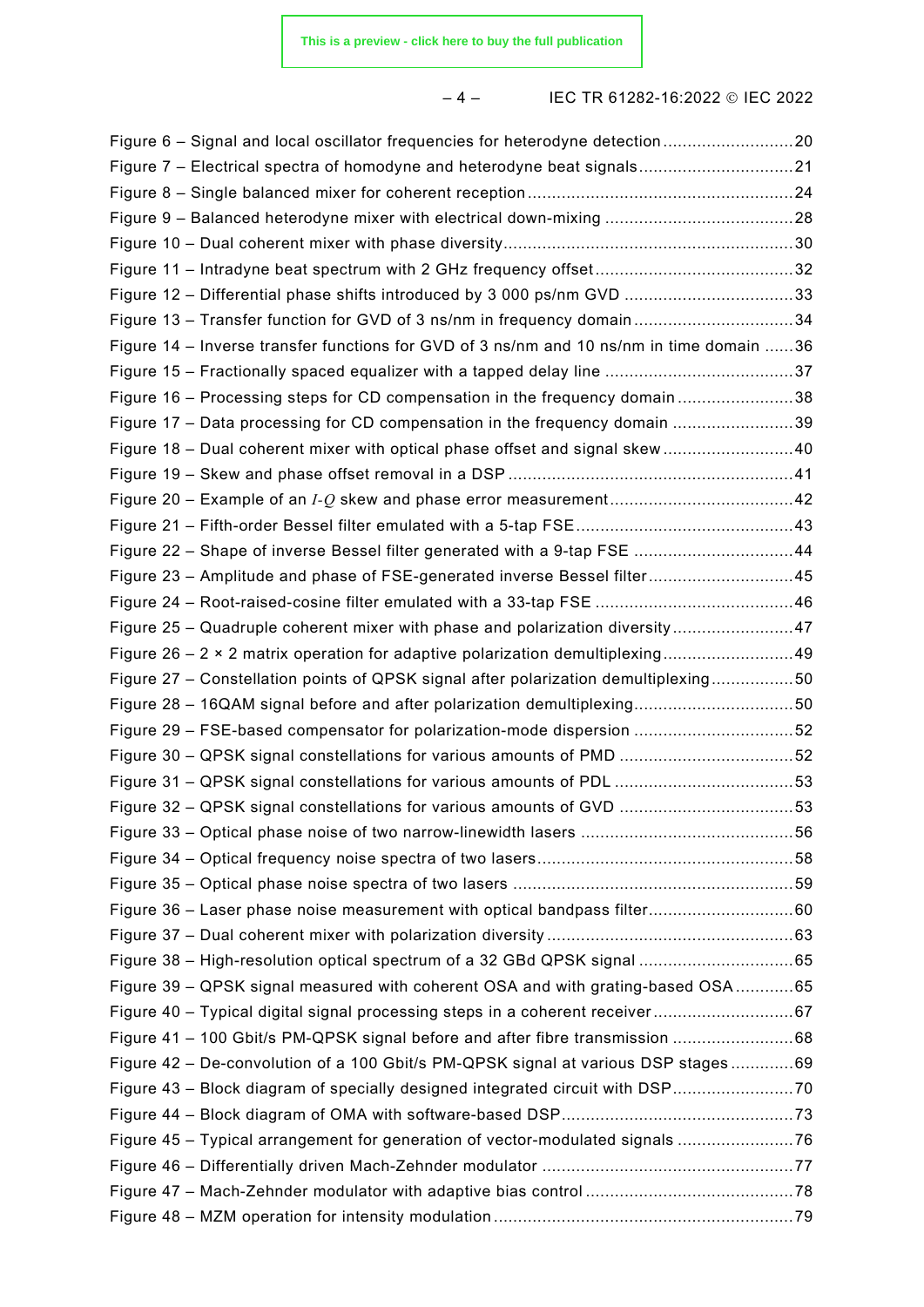IEC TR 61282-16:2022 © IEC 2022 - 5-

| Figure 51 - Optical power variations in an NRZ-OOK signal with finite extinction ratio82 |  |
|------------------------------------------------------------------------------------------|--|
| Figure 52 - Optical and RF output power versus bias voltage for linear operation83       |  |
|                                                                                          |  |
|                                                                                          |  |
| Figure 55 - Error signal for <i>I-Q</i> phase control derived from MZM bias dither 90    |  |
|                                                                                          |  |
|                                                                                          |  |
| Figure 58 - Adaptive bias and phase control in dual-polarization $I-Q$ modulator 93      |  |
|                                                                                          |  |
|                                                                                          |  |
|                                                                                          |  |
|                                                                                          |  |
| Figure 63 - Example of magnitude and phase of a pre-compensation filter 99               |  |
| Figure 64 - Tap coefficients and effect of a 9-tap pre-compensation filter 99            |  |
| Figure 65 - Impact of pre-compensation on signal waveform in DSP and DAC  101            |  |
|                                                                                          |  |
| Figure 67 - Non-linear pre-distortion of a Mach-Zehnder modulator 103                    |  |
|                                                                                          |  |
|                                                                                          |  |
|                                                                                          |  |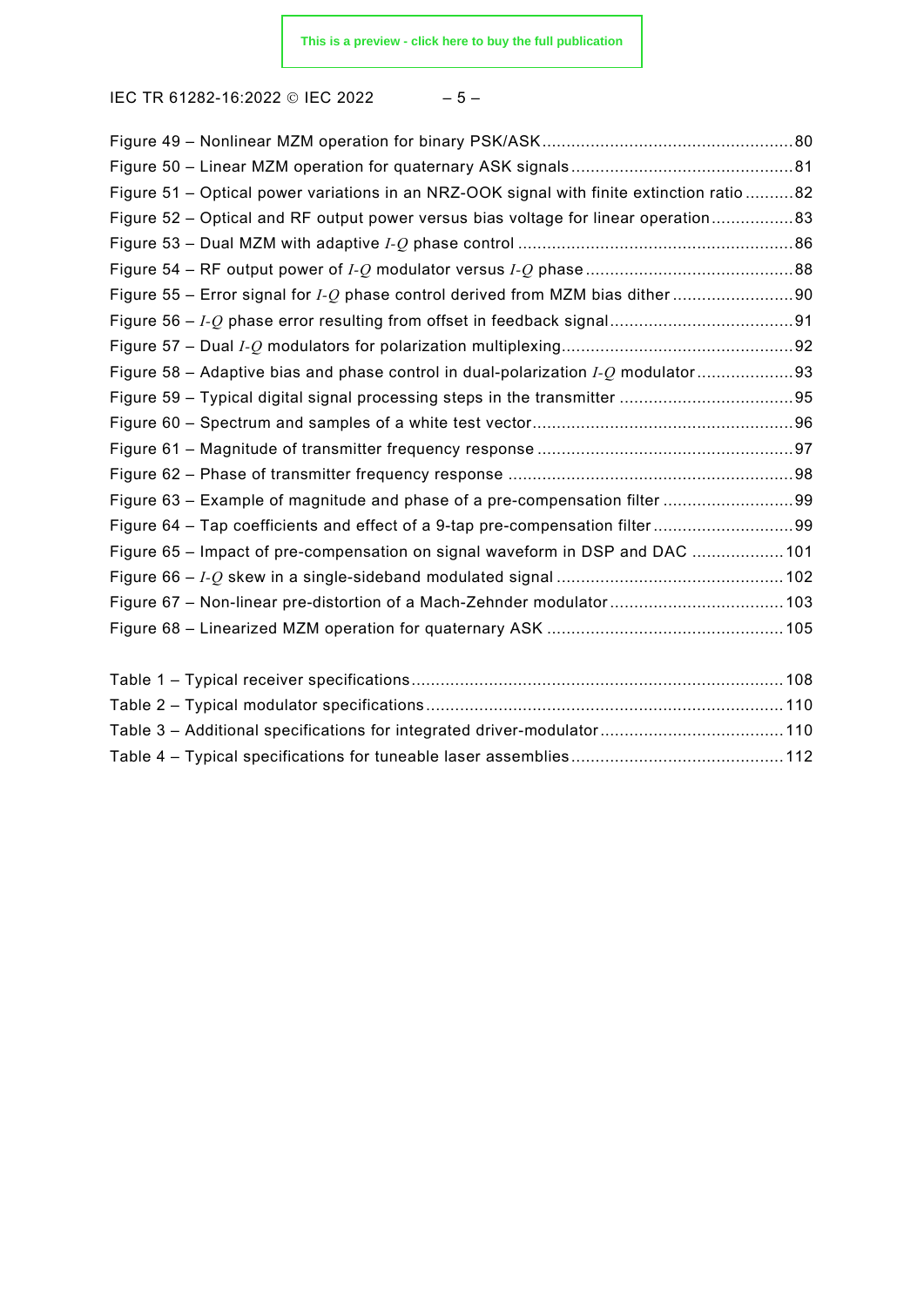**[This is a preview - click here to buy the full publication](https://webstore.iec.ch/publication/69788&preview)**

 $-6 -$  IEC TR 61282-16:2022 © IEC 2022

#### INTERNATIONAL ELECTROTECHNICAL COMMISSION

\_\_\_\_\_\_\_\_\_\_\_\_

#### **FIBRE OPTIC COMMUNICATION SYSTEM DESIGN GUIDELINES –**

#### **Part 16: Coherent receivers and transmitters with high-speed digital signal processing**

#### FOREWORD

- <span id="page-5-0"></span>1) The International Electrotechnical Commission (IEC) is a worldwide organization for standardization comprising all national electrotechnical committees (IEC National Committees). The object of IEC is to promote international co-operation on all questions concerning standardization in the electrical and electronic fields. To this end and in addition to other activities, IEC publishes International Standards, Technical Specifications, Technical Reports, Publicly Available Specifications (PAS) and Guides (hereafter referred to as "IEC Publication(s)"). Their preparation is entrusted to technical committees; any IEC National Committee interested in the subject dealt with may participate in this preparatory work. International, governmental and non-governmental organizations liaising with the IEC also participate in this preparation. IEC collaborates closely with the International Organization for Standardization (ISO) in accordance with conditions determined by agreement between the two organizations.
- 2) The formal decisions or agreements of IEC on technical matters express, as nearly as possible, an international consensus of opinion on the relevant subjects since each technical committee has representation from all interested IEC National Committees.
- 3) IEC Publications have the form of recommendations for international use and are accepted by IEC National Committees in that sense. While all reasonable efforts are made to ensure that the technical content of IEC Publications is accurate, IEC cannot be held responsible for the way in which they are used or for any misinterpretation by any end user.
- 4) In order to promote international uniformity, IEC National Committees undertake to apply IEC Publications transparently to the maximum extent possible in their national and regional publications. Any divergence between any IEC Publication and the corresponding national or regional publication shall be clearly indicated in the latter.
- 5) IEC itself does not provide any attestation of conformity. Independent certification bodies provide conformity assessment services and, in some areas, access to IEC marks of conformity. IEC is not responsible for any services carried out by independent certification bodies.
- 6) All users should ensure that they have the latest edition of this publication.
- 7) No liability shall attach to IEC or its directors, employees, servants or agents including individual experts and members of its technical committees and IEC National Committees for any personal injury, property damage or other damage of any nature whatsoever, whether direct or indirect, or for costs (including legal fees) and expenses arising out of the publication, use of, or reliance upon, this IEC Publication or any other IEC Publications.
- 8) Attention is drawn to the Normative references cited in this publication. Use of the referenced publications is indispensable for the correct application of this publication.
- 9) Attention is drawn to the possibility that some of the elements of this IEC Publication may be the subject of patent rights. IEC shall not be held responsible for identifying any or all such patent rights.

IEC 61282-16 has been prepared by subcommittee 86C: Fibre optic systems and active devices, of IEC technical committee 86: Fibre optics. It is a Technical Report.

The text of this Technical Report is based on the following documents:

| Draft        | Report on voting |
|--------------|------------------|
| 86C/1776/DTR | 86C/1782/RVDTR   |

Full information on the voting for its approval can be found in the report on voting indicated in the above table.

The language used for the development of this Technical Report is English.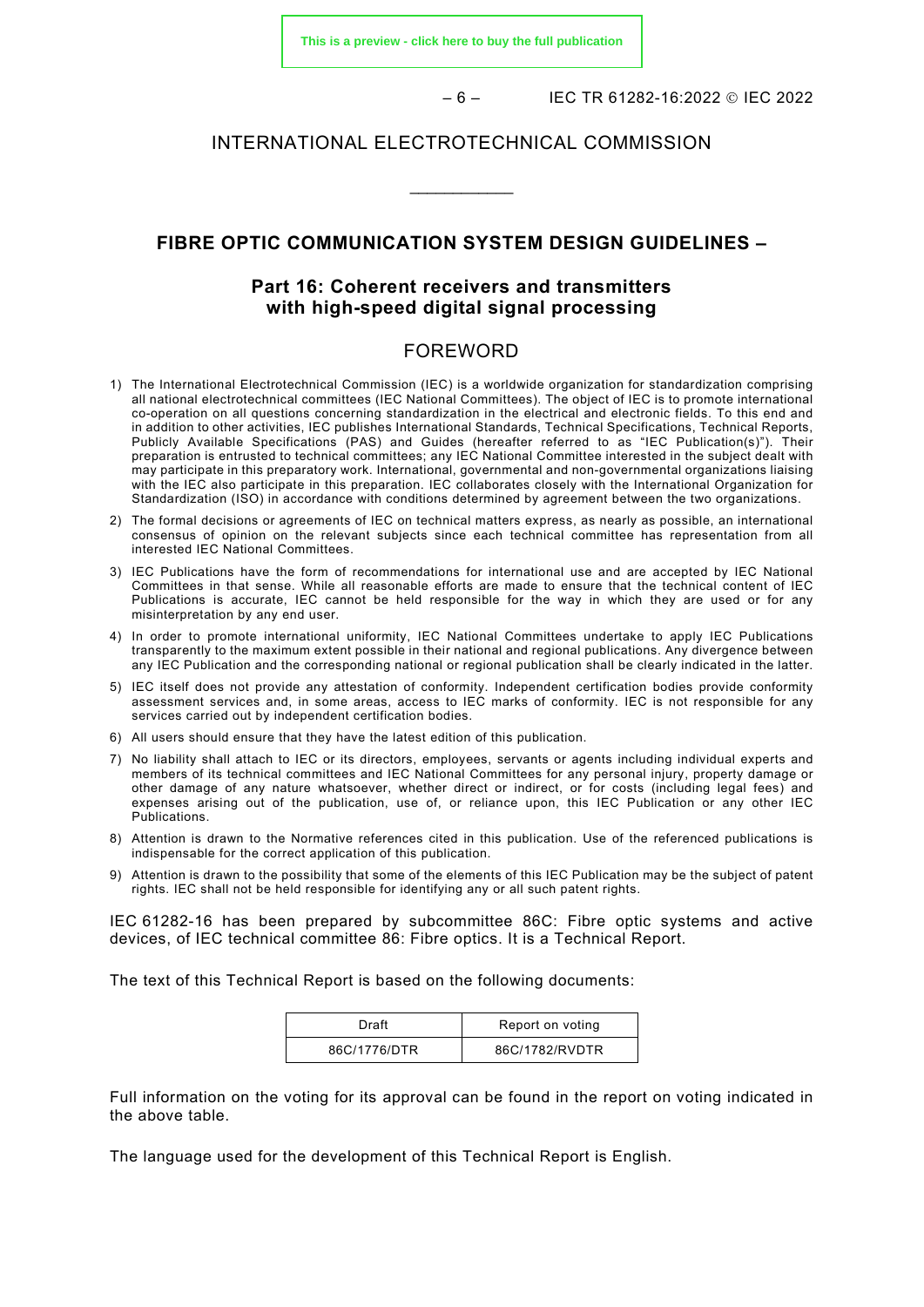IEC TR 61282-16:2022 © IEC 2022 - 7 -

This document was drafted in accordance with ISO/IEC Directives, Part 2, and developed in accordance with ISO/IEC Directives, Part 1 and ISO/IEC Directives, IEC Supplement, available at [www.iec.ch/members\\_experts/refdocs.](http://www.iec.ch/members_experts/refdocs) The main document types developed by IEC are described in greater detail at [www.iec.ch/standardsdev/publications.](http://www.iec.ch/standardsdev/publications)

A list of all parts in the IEC 61282 series, published under the general title *Fibre optic communication system design guidelines*, can be found on the IEC website.

Future documents in this series will carry the new general title as cited above. Titles of existing documents in this series will be updated at the time of the next edition.

The committee has decided that the contents of this document will remain unchanged until the stability date indicated on the IEC website under "http://webstore.iec.ch" in the data related to the specific document. At this date, the document will be

- reconfirmed,
- withdrawn,
- replaced by a revised edition, or
- amended.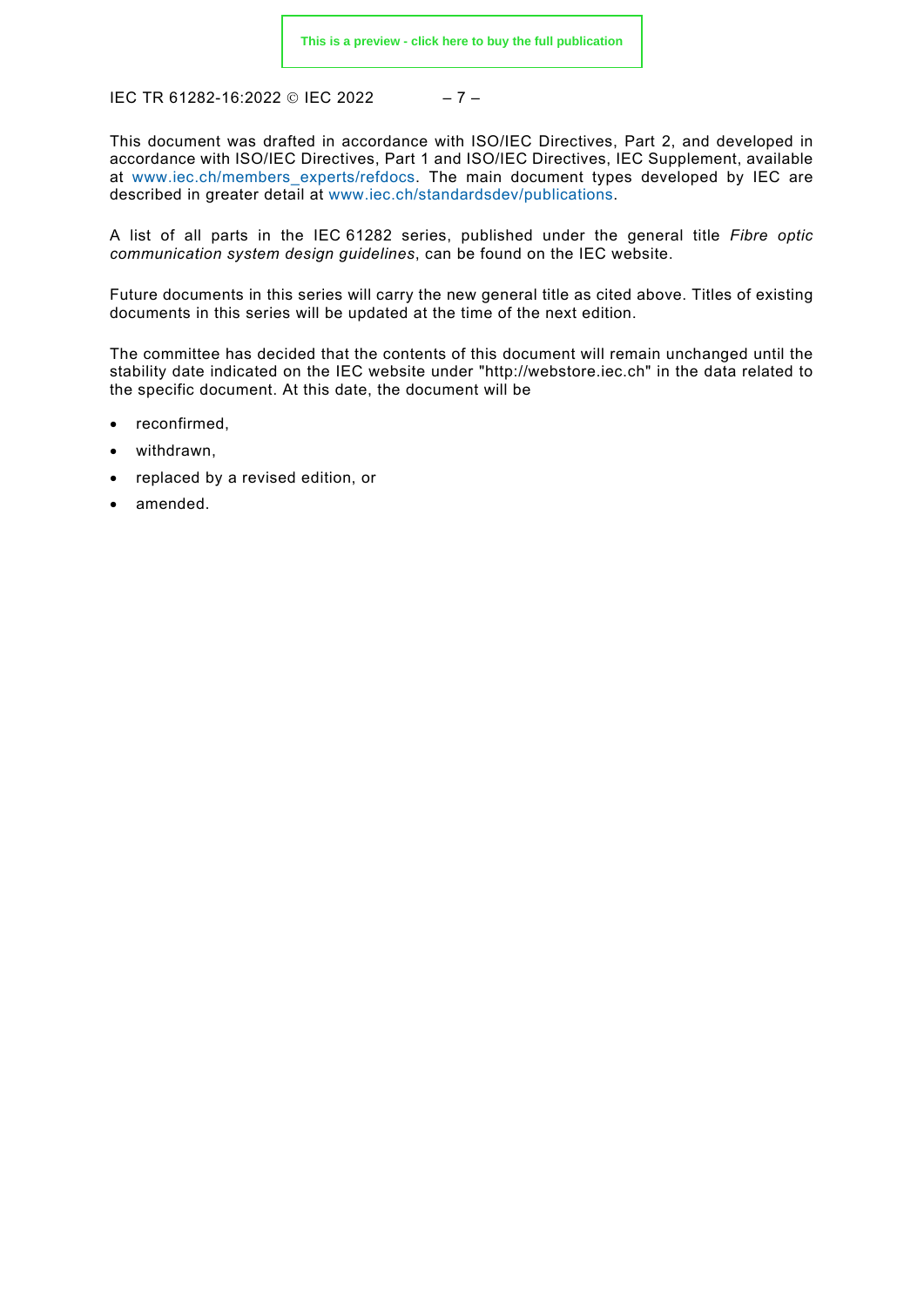$-8 -$  IEC TR 61282-16:2022 © IEC 2022

#### INTRODUCTION

<span id="page-7-0"></span>Coherent optical receivers are widely used in long-haul fibre optic communication systems, especially in systems that transmit optical carriers at data rates of 100 Gbit/s and higher. While the principle of coherent detection is very similar to that of super-heterodyne (or homodyne) detection in radio and microwave receivers, its implementation is significantly more challenging. The main reason is that optical frequencies are substantially higher than radio frequencies, so it becomes more difficult to match the local oscillator frequency in the coherent receiver to the frequency of the transmitted optical signal. Furthermore, optical signals tend to be highly polarized, which means that the amplitude of a coherently received signal can be substantially reduced or even vanish if the polarization state of the local oscillator light does not match the polarization state of the received optical signal. This polarization matching is particularly difficult to achieve in fibre optic communications systems, which usually do not preserve the launched state of polarization of the transmitted signal. To overcome these problems, modern coherent receivers typically consist of four parallel coherent optical mixers that provide phase and polarization diversity, and they rely on high-speed digital signal processors to retrieve the transmitted data from the four received electrical signals.

This rather complex coherent receiver architecture is further justified by the fact that it allows the receiver to mitigate various types of signal impairments introduced in the fibre optic link (or in the receiver itself) simply by means of additional electronic signal processing. Most notably, it is possible to substantially reduce the signal distortions caused by polarization-mode dispersion (PMD) or uncompensated chromatic dispersion (CD) in the fibre link, without requiring additional optical PMD or CD compensators. For this reason, coherent optical communication systems generally allow signal transmission at much higher data rates than communication systems using direct-detection receivers. Furthermore, coherent detection with subsequent digital signal processing facilitates the decoding of complex vector-modulated signals, such as quadrature-amplitude modulated signals (QAM) and polarization-multiplexed (PM) signals, and thereby the transmission of higher data rates.

Aside from fibre optic communications systems, coherent optical receivers are also used in various test and measurement instrumentation. Most notable examples are optical modulation analysers (OMAs) and high-resolution optical spectrum analysers (HR-OSAs). Optical modulation analysers are high-performance optical reference receivers and are used to assess the signal quality of complex vector-modulated optical signals. They are typically composed of a carefully calibrated coherent receiver and a high-speed real-time digitizing oscilloscope to record the coherently received signals, which are then analysed with the help of a softwarebased digital signal processor.

High-resolution optical spectrum analysers are often used to analyse narrowband features of the optical spectrum of a modulated signal, such as a residual optical carrier or other spectral lines. In contrast to OMAs, they typically employ a low-speed coherent receiver, so as to utilize the frequency-selectivity of coherent detection. The key component in these instruments is a continuously tuneable local oscillator, which is scanned over the frequency range of the signal to be analysed while the total power of the coherently received signal is recorded. The spectral resolution of these instruments can be of the order of a few MHz. Other examples of coherent optical test instruments include in-service PMD analysers and in-band optical signal-to-noise ratio analysers for polarization-multiplexed signals.